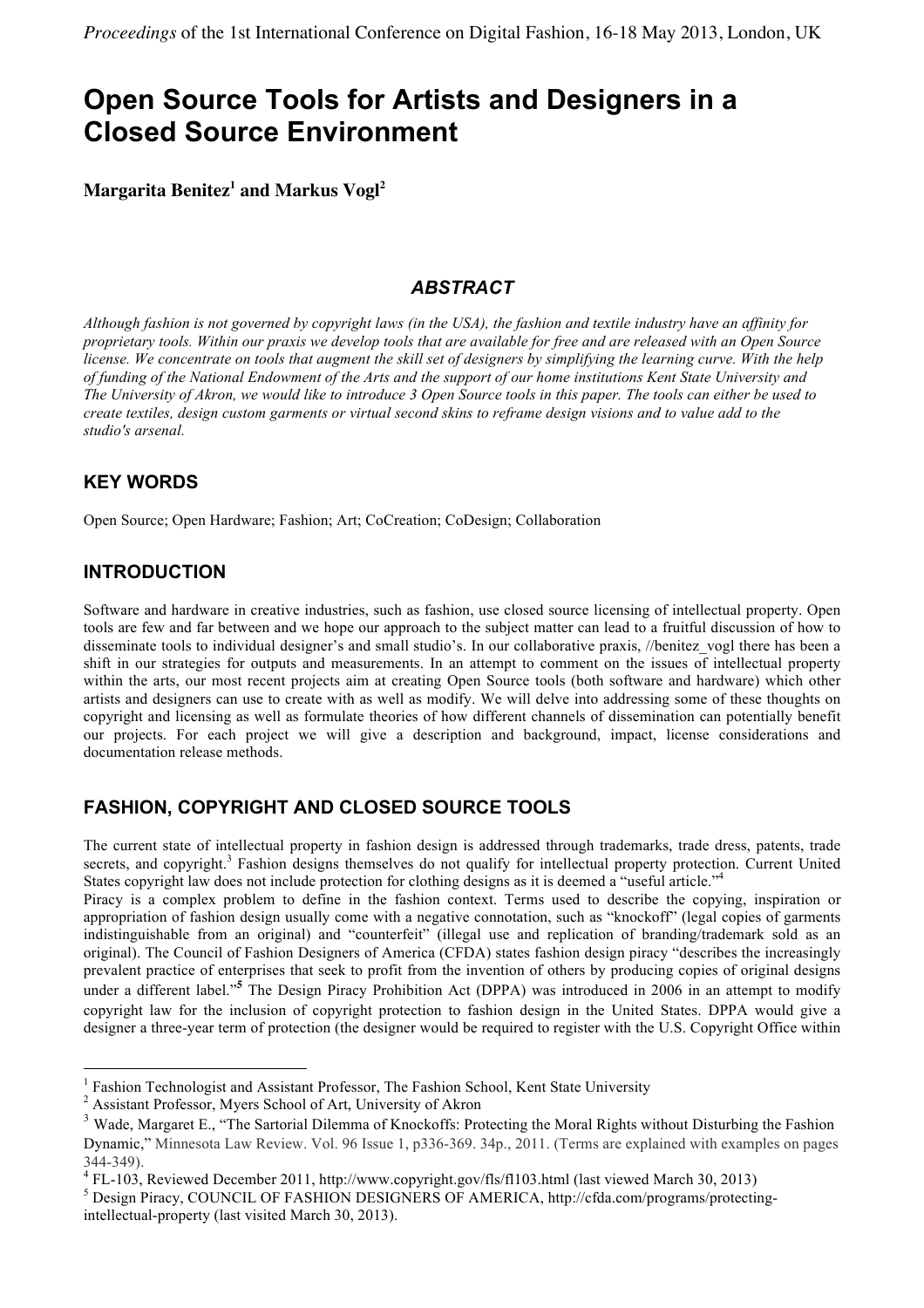three months of going public with the design.)<sup>6</sup> The Innovative Design Protection and Piracy Prevention Act introduced in 2011 gives the same 3-year timeframe of protection to designers.<sup>7</sup> There are arguments for and against the inclusion of fashion design for protection under copyright. Some arguments in favor of implementing copyright protection include: fashion designers should be classified as artists, the US should follow international fashion design IP models, and piracy creating a barrier to market entry.<sup>8</sup> Some of the arguments against copyright protection: stakeholders in the fashion industry would be affected (as it may create more harm than benefits to fashion design), it would negatively affect fashion designers in all segments of the industry, and in turn this would affect the consumers as well.<sup>9</sup>

In addition to these thought processes many fashion houses use proprietary or limited availability software for sourcing and creation, by such companies as Lectra and Gerber. The software is generally protected with licensing keys and have an exorbitant price point, making it nearly impossible for the small to medium size fashion designer to afford these tools. Our tools will be no means fill this void, yet shall act as a mere hint that developing new and easily obtainable software could potentially help the growth and quality of contemporary artist, fashion designers and studios.

#### **Closed Source and Open Source Culture**

The majority of the software that is used in fashion and textiles are closed source. There truly aren't any comparable Open Source fashion CAD software packages or Open Source PDM packages at the moment. There are some Open Source imaging and graphics programs such as GIMP and Inkscape that can be used by designers and artists.<sup>10</sup> Most of the software used in the industry to create is closed source and uses proprietary Application Programing Interfaces (APIs) that the companies do not choose to open up. There are few Open Source software projects currently taking shape such as Virtual Loom (an Open Source woven textile design program).<sup>11</sup>

## **ENTER OPEN SOURCE AND OPEN HARDWARE**

On the other end of the copyright spectrum we find the opinion that by not applying any copyright whatsoever and even going as far as releasing the patterns of the garments for free, the current trend of the making movement could potentially sustain a different process and dissemination model. Since we are in the midst of testing this outcome, we do not have any data to support (or dismiss) this claim as of yet. What we can currently offer for exploration is the framework we have chosen to operate within.

#### **Licenses**

Open Source and Open Hardware have one main purpose: the open sharing of knowledge (licensed at different levels of sharing). Open Source is also synonymous with the terms "Free Software" and "Copyleft." Several license models are available for Open Source software. Creative Commons licenses are probably the most popular choice. Creative Commons licenses have different levels to them and they can protect one's work to a chosen level of flexibility. The Creative Commons website at http://creativecommons.org/ offers tools to select the correct license.

While there are many flavors of Open Source licenses for software, the Open Hardware licenses are only a few years old so there are only a handful of them. Choosing the most complimentary license for one's Open Hardware project requires one to answer a few key questions.<sup>12</sup> Does one want to have creator attribution be required or optional? Must derivative works/projects remain Open Source as well? Can a derivitave work have a different license type? Can the derived work be sold for profit? Another main factor that should be taking into consideration is the documentation requirements of each specific license (full materials list, step-by-step instructions and other high-quality documenation, schematics, PCB designs, etc).

 $\overline{a}$ 

<sup>&</sup>lt;sup>6</sup> H.R.5055 -- To amend title 17, United States Code, to provide protection for fashion design. (Introduced in House -IH), 109<sup>th</sup> CONGRESS, 2<sup>nd</sup> Session, March 30,2006, http://thomas.loc.gov/cgi-bin/query/z?c109:H.R.5055: (last visited March 30, 2013)<br><sup>7</sup> H.R.2511 -- Innovative Design Protection and Piracy Prevention Act (Introduced in House - IH), 112<sup>th</sup> CONGRESS, 1<sup>st</sup>

Session, July 13, 2011, http://thomas.loc.gov/cgi-bin/query/z?c112:H.R.2511: (last visited March 30, 2013).<br><sup>8</sup> Wade, *supra* note 3 (pg. 353-357)<br><sup>9</sup> See Id. (pg. 357-362)<br><sup>10</sup> List of a Source Programs, https://help.ubun (last viewed March 30, 2013)

<sup>&</sup>lt;sup>11</sup> Virtual Loom Sourceforge Repository, http://sourceforge.net/projects/virtualloom/ (last visited March 30, 2013)

<sup>&</sup>lt;sup>12</sup> Open Hardware license comparison http://www.inmojo.com/licenses/ (last visited March 30, 2013)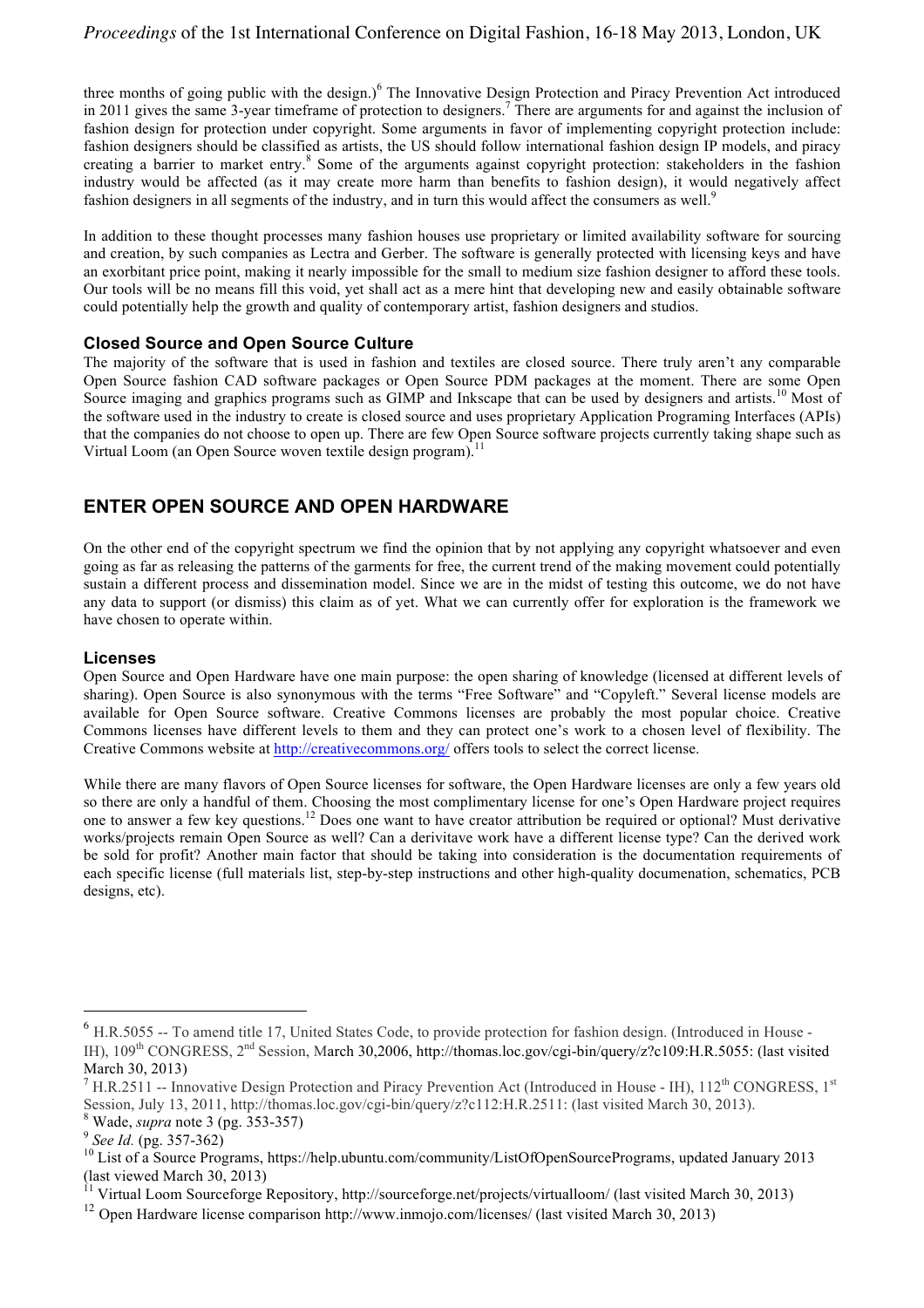## **Open Source Praxis**

As artists (and by extension designers) there are many ways you can integrate Open Source into your studio practice regardless if you work collaboratively or as an individual. The fact that Open Source software exists and that the source code is available to the community at large to download and adapt to their needs is incredible.

One example of Open Source Hardware is the Arduino.<sup>13</sup> "Arduino is a tool for making computers that can sense and control more of the physical world than your desktop computer. It's an open Source physical computing platform based on a simple microcontroller board, and a development environment for writing software for the board." <sup>14</sup> The Arduino and the many Arduino compatible clones available, has given artists, designers and makers a toolset with a relatively easy learning curve that allows them to create interactive works.

Artists who want to work with technology may not have the funding to purchase the latest technology. Tools like laser cutters and 3D printers are accessible not only thru online service bureaus but also locally thru fab labs and hacker spaces. Fab labs within the fab lab network, have a set of common tools. These labs allow access to the public and train the public on the use of these tools. Hackerspaces generally charge a monthly admission fee and share a more unique tool base.

## **OSLOOM**



**Figure 1: OSLOOM at World Maker Faire 2012**

## **Project Description**

 $\overline{a}$ 

OSLOOM (short for Open Source Loom and pronounced "O S loom") aims at creating an Open Source electromechanical single thread-controlled Jacquard floor loom that is computer controlled at an affordable cost (less than \$10,000). The Jacquard loom, patented in1804, allows for the individual control of each thread which in turn allows for photographic imagery to be woven.<sup>15</sup> Thread-controlled looms like this exist commercially (upwards of \$30,000) which puts them out of reach for most individuals and educational facilities.

Funding was instrumental in the ability to research and develop such a loom. After 3 years of attempting to garner grants and artist-residency proposals for this project failed we found our angel investors in our community when Kickstarter launched. We "kickstarted" a couple of months after the site launched and it was still relatively unknown which made it a lot harder to raise the funds.<sup>16</sup> We did have a successful campaign due to a couple of reasons: the range of rewards, marketing to the target community (makers, weavers) and having an established member of the weaving community vouch for the project. The second round of funding for this project came thru Kent State University's Farris Family

<sup>&</sup>lt;sup>13</sup> Arduino, http://arduino.cc/ (last visited March 30, 2013)<br><sup>14</sup> http://www.arduino.cc/en/Guide/Introduction (last visited March 30, 2013)

<sup>15</sup> ESSINGER, J. (2004), *Jacquard's Web, Oxford*: Oxford University Press, p. 35.

<sup>16</sup> http://www.kickstarter.com/projects/mbenitez/osloom-an-open-source-jacquard-loom-diy-electrom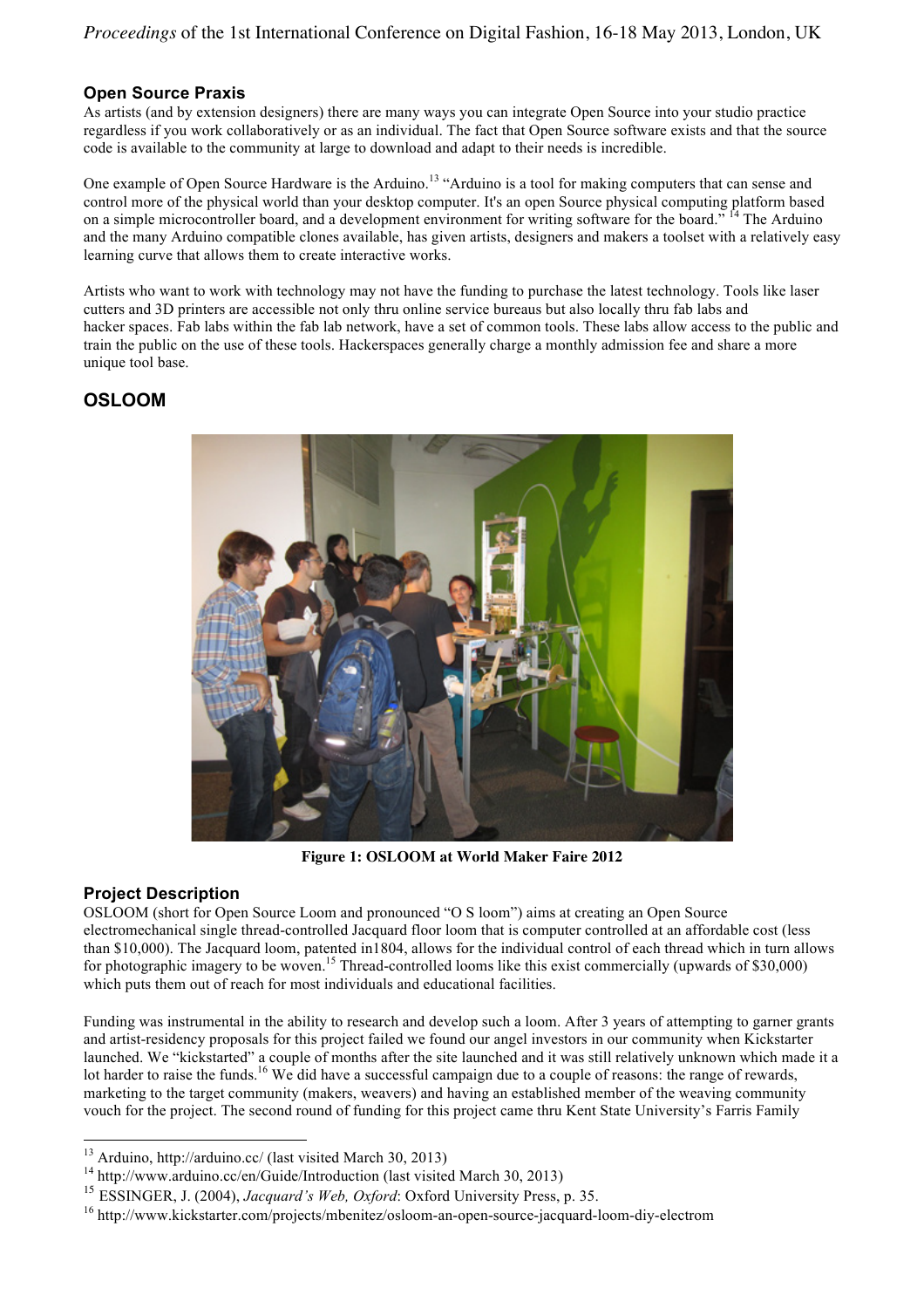Innovation Grant. In addition, volunteer specialized collaborators were a necessity for this type of project. We had several mechanical, electrical and computer engineers donate time to the project. The downside with volunteer labor unfortunately is that it is based on availability. The project has had multiple home-bases, first in Chicago (IL), concurrent development between Chicago and Kent (OH), and finally now fully developed in Kent, Ohio

## **Impact**

Our hypothesis is that creating a tool for the weaving community that is easier to obtain and less expensive will add to the growth of the weaving community. Additionally, since we provide a shallower learning curve to enter the single thread weaving market we hope to create opportunities for artists and crafters that previously would not have considered learning to weave as one of their desired skills. The project's essential goal is to put a loom into weaving and craft studios, fab labs, maker spaces, tech shops and educational facilities. This might potentially revolutionize what the studio weaver could accomplish. Having access right in the design studio to prototype a textile could potentially speed up the design process and allow for small runs of designs. We presented the pre-alpha OSLOOM prototype at both Open Hardware Summit 2012 and the World Maker Faire 2012 (as seen in Figure 1). Many of the folks who saw the loom asked us about kits during these events and we will address this once we finish the alpha prototype and know what the specific hardware and labor needs are required to put together the kits.



**Figure 2 – OSLOOM detail of thread control head**

#### **License Considerations**

 $\overline{a}$ 

Both the OSLOOM software and hardware will be released under Open Source and Open Hardware licenses. We are considering Creative Commons - Attribution - ShareAlike 3.0 for both software and hardware.<sup>17</sup> There are a few reasons for this choice. We decided on the Creative Commons – Attribution - ShareAlike 3.0 license for two main reasons: creator attribution and for project derivatives to remain Open Source. We are open to exploring other options in open hardware licenses as more licenses become available. We are also considering the CERN Open Hardware license  $(OHL)$  1.2 which is currently on revision 5.<sup>18</sup>

## **Documentation Release Methods**

**<sup>17</sup>** Creative Commons - Attribution - ShareAlike 3.0 License, http://creativecommons.org/licenses/by-sa/3.0/ (last visited March 30, 2013)

<sup>&</sup>lt;sup>18</sup> CERN Open Hardware License (OHL) http://www.ohwr.org/documents/219 (last visited March 30, 2013)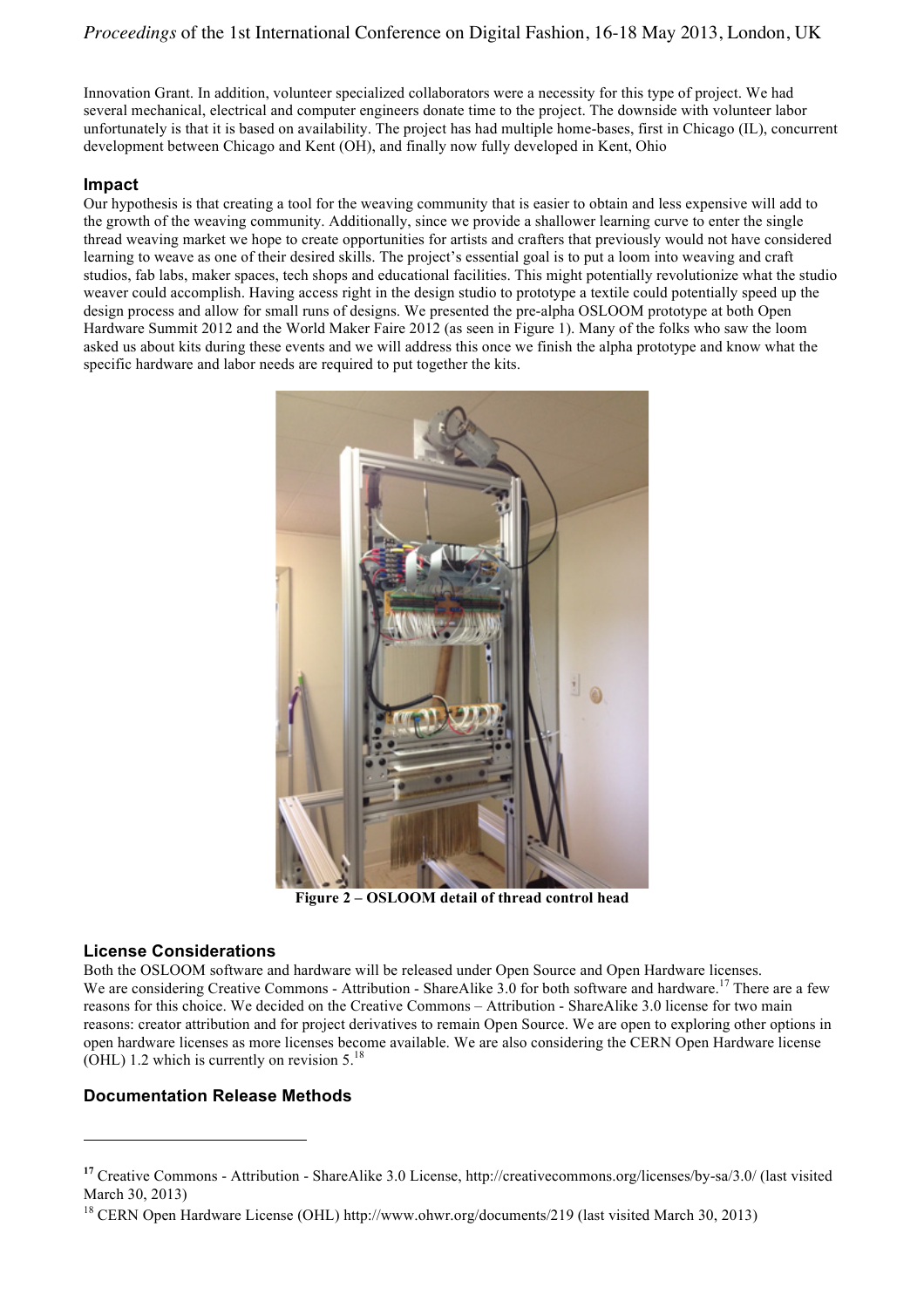## *Proceedings* of the 1st International Conference on Digital Fashion, 16-18 May 2013, London, UK

The first consideration in Open Source culture for a project is the question of release. There were two ways to proceed in developing Open Hardware: releasing every step of the development or putting an alpha development team in place to make sure the prototype gets finished according to the project goal/vision followed by the release of documentation, plans and schematics under an open license. For the OSLOOM project we decided when we embarked on this project that we would only release once we had a full working alpha. There were simply too many directions the project could have taken and we wanted to pursue a specific actuator mechanism. Unfortunately, this has taking more time than expected. Currently after 3 years of R&D we are on the 4th actuating mechanism and showcasing the 64-thread prototype at the Mini-Maker Faire in Cleveland on April 13, 2013.

We are still finishing up the alpha prototype and as of writing this paper we have not released the documentation on the website. We are planning to release the full hardware plans, schematics, drawings and assembly instructions on our website osloom.org once the 64-thread alpha prototype is completely finished. After this release, we will continue to develop the full-scale model that will have approximately 900 threads by using 3 modules of around 300 threads each. Future considerations are given to potentially kit the loom so that materials can be easier obtained and sourced less expensively. This would require additional funding to setup the facilities or seed money to contract creating the handmade parts locally and more efficiently through machining. We are hoping that maker spaces and fab labs can lend a helping hand in putting together the electronic and mechanical components for those individuals that do not feel comfortable putting together the loom. In order to achieve it's cost goal, the loom uses muscle wires as the main component of the actuating system (can be seen in Figure 2). The software is coded using openFrameworks, another powerful Open Source solution based on the programming language C++.<sup>19</sup> The current version has 2 modes: one for the non-weaver that simply loads a bitmap image and converts it to a simple pattern (twill) that in turn can be woven. And another more advanced mode where one can load custom weave patterns. All code will be housed within a code repository and will adhere to standard update protocols.

All of the documentation for the OSLOOM project will be released at http://www.osloom.org.

## **CODED :: FASHION**



**Figure 3 – Coded:: Fashion – T-shirt on model BIFT, ITAA Beijing, March 2012**

 $\overline{a}$ 

 $19$  http://www.openframeworks.cc/ (last visited March 30, 2013)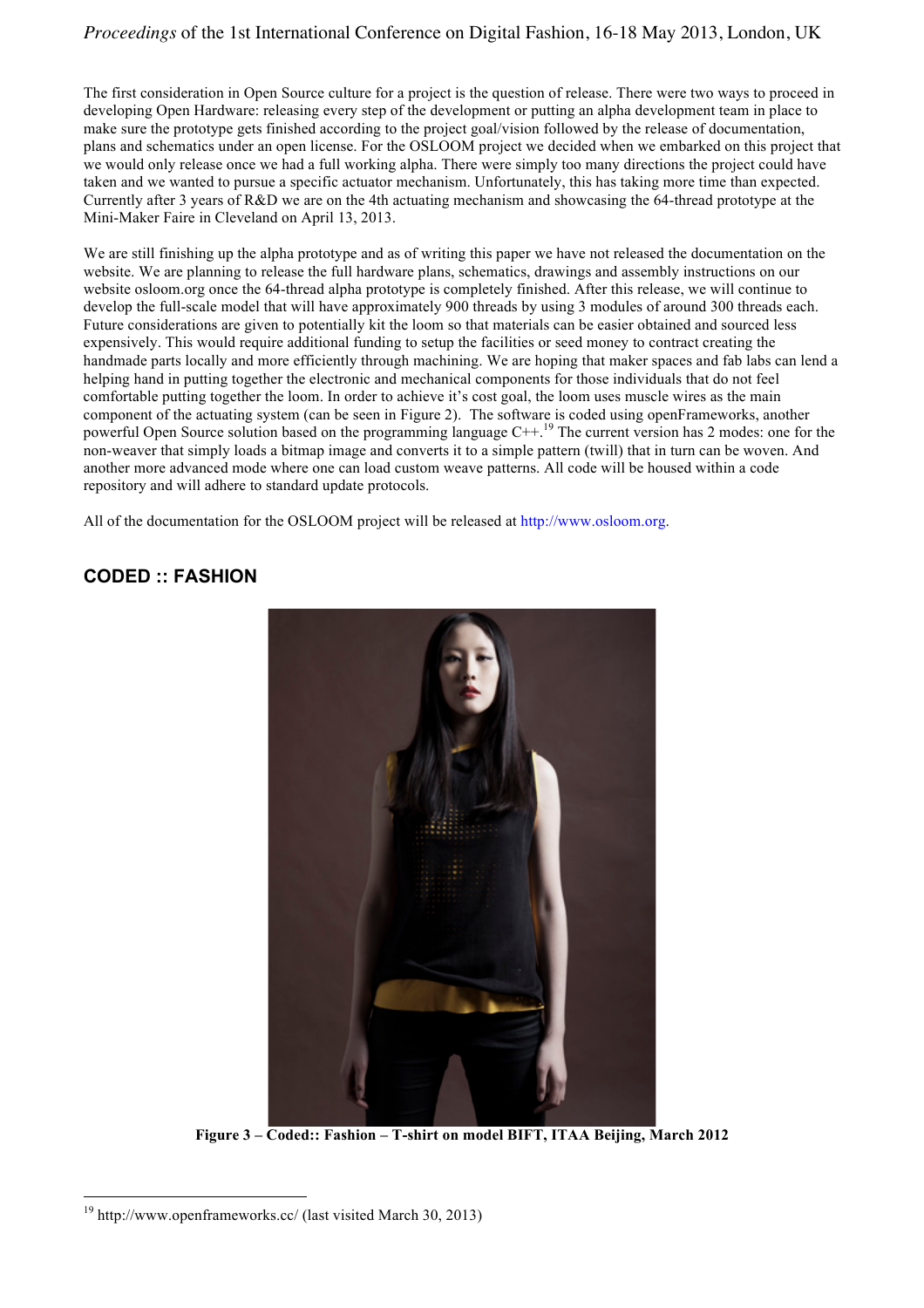## **Project Description**

Coded :: Fashion investigates the role of the designer and consumer and how these roles can be intertwined through interactive coding experiences. Coded :: Fashion is a computer application that manipulates imagery and prepares files for prêt-à-faire (ready to make). The first application takes an image from a webcam (or via image load) and manipulates the input imagery based on the computer code. The software outputs a vector PDF file with the code generated image inserted into a custom pattern ready to be opened and cut by any laser cutter and it's respective proprietary software. There also is an option to choose to get the laser cut pattern pieces pre-sewn to add another level of interaction with the production of the garment. This application is currently written in an Open Source prototyping software called Processing. The current pre-alpha version requires images to be post-processed to achieve proper cropping and insertion into the pattern. You can see the shirt and a detail of the shirt created by the App in Figure 3 and Figure 4.

#### **Impact**

In Coded :: Fashion, we hypothesize that by utilizing ludological and interactive experiences, one can create a richer connection to the current design and production methods of fashion. Coded :: Fashion is publicly available custom coded software that will be interacted with by the user to generate a new type of fashion, one which we call prêt-à-faire (ready to make). Prêt-à-faire makes a commentary on the current state of design and production within the fashion industry and reverts it to a more sustainable cycle by empowering the consumer to participate in this production cycle. This project addresses the potential in merging the role of the consumer with the designer (although guided and retaining the fingerprint of the designer). A question we have is will direct interaction of the design process create an emotional bond with the apparel?

Coded :: Fashion has several stages and the goal is to end up with a series of applications. The current software manipulates live images to be implemented into a custom cut T-shirt design. We foresee several iterations of this software for different types of garments, even pillows and scarves and to allow access to other technologies such as digital textile printing and embroidery. We ultimately would like to see them as apps on mobile devices.



**Figure 4 - Coded:: Fashion – T-shirt on model BIFT, ITAA Beijing, March 2012**

#### **License Considerations**

All patterns created by the software will be released under a Creative Commons - Attribution - ShareAlike 3.0 license, whereas the original attribution and the newly co-designed creation have to be attributed if re-used by another design. If we choose to release the software, it will most likely be released with the same Creative Commons - Attribution - ShareAlike 3.0 license.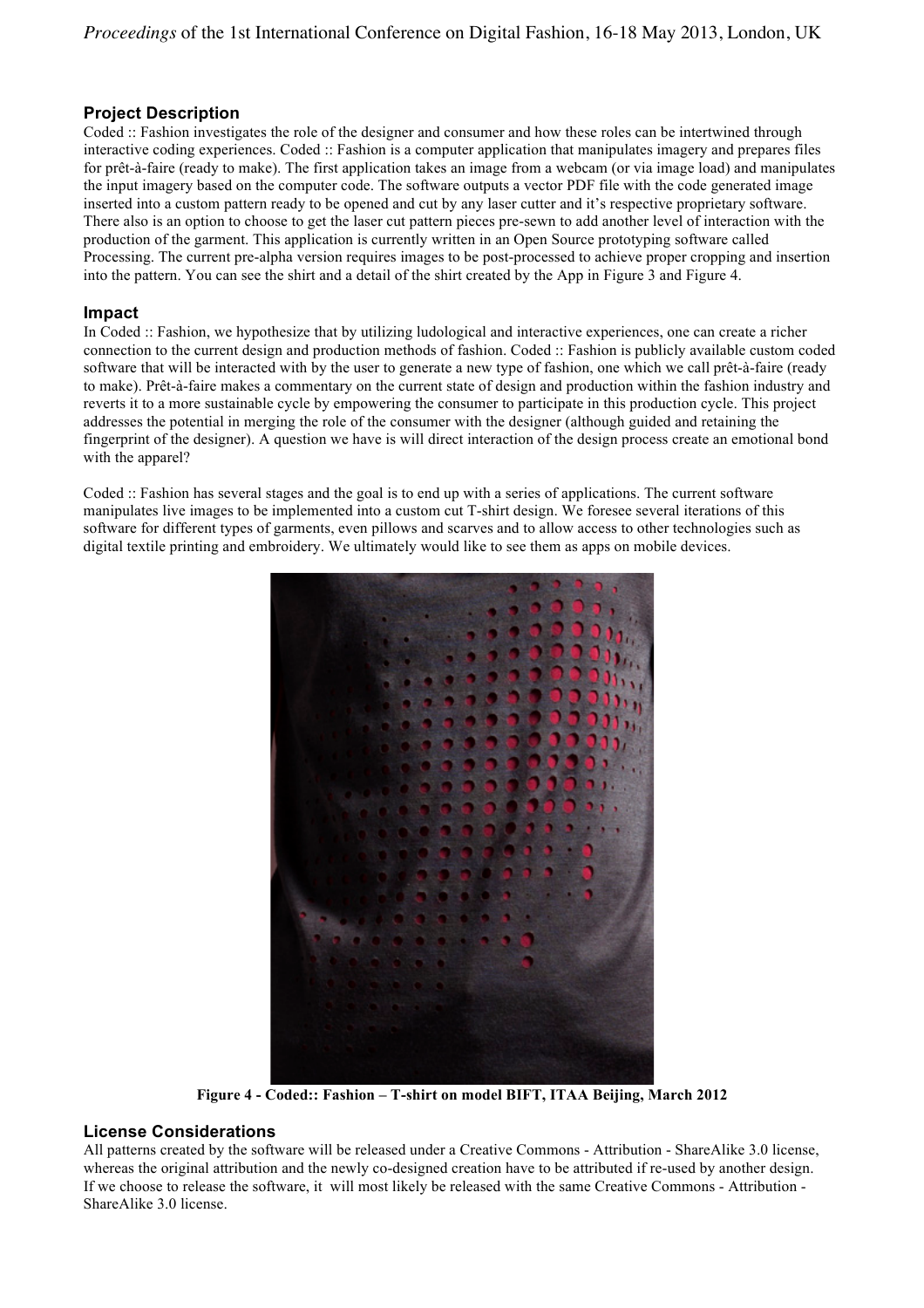## **Documentation Release Plans**

Coded :: Fashion is currently in hiatus for the alpha development for the computer application until Fall 2013 due to the time required for our two other projects, OSLOOM and S.A.R.A. At that time we will be looking for funding to continue development of the applications.

Coded :: Fashion is currently only available in alpha development format and by request only since we are relatively early in development stage. The plan is to release the produced patterns Open Source, but haven't really decided on if and how the software will be released as it is still at such an early point in the development.

Current status of the project will be located on the project website: http://codedfashion.com/

# **S.A.R.A. | SYNESTHETIC AUGMENTED REALITY APPLICATION**



**Figure 5 – S.A.R.A. – performance documentation ingenuityfest Cleveland – 2012 (photo credit Jeff Snowden)**

## **Project Description**

S.A.R.A. stands for Synesthetic Augmented Reality Application. S.A.R.A. is an interactive software application (App) written for mobile computing devices such as the iPhone or Android phones. Currently in alpha development, S.A.R.A. will be a fully interactive application that creates its own sounds and visuals based on the mobile device's camera video input and onboard sensors. The App will be available for download at no cost under creative commons agreements at the itunes and android stores, potentially reaching over 400 million devices.

S.A.R.A. converts images and video to a unique sound composition in realtime as you point your camera in any environment (the camera does require a bit of light to read). For example, you could listen to your surroundings while commuting to work in public transportation. It also takes in account the sensory data of your phone to make for a richer experience. Taking tradition from fine arts history, S.A.R.A. investigates the theme of synesthesia thru modern technology. S.A.R.A. will translate color to audio in real time and can also be used within live performances. S.A.R.A.'s performance capabilities have been showcased at the 2012 Cleveland Ingenuityfest in collaboration with Cleveland's Travesty Dance group. The current alpha iteration only includes image manipulation based on accelerometer input. The visuals the mobile application produces in a performance setting are stunning as seen in Figure 5. S.A.R.A. has been graciously supported by a Media Arts grant of the National Endowment of Arts and will be released under an Open Source license.

For the first time in our career and thanks to the grant the National Endowment of the Arts has awarded us, we were able to employ a programmer to help with the code for this project. The grant calls for a 20 hour a week graduate student from Computer Science and he has been a great addition to our team. This has alleviated us from having to code ourselves. Since we don't have the experience in writing code in this particular language, his efforts in writing and assisting with the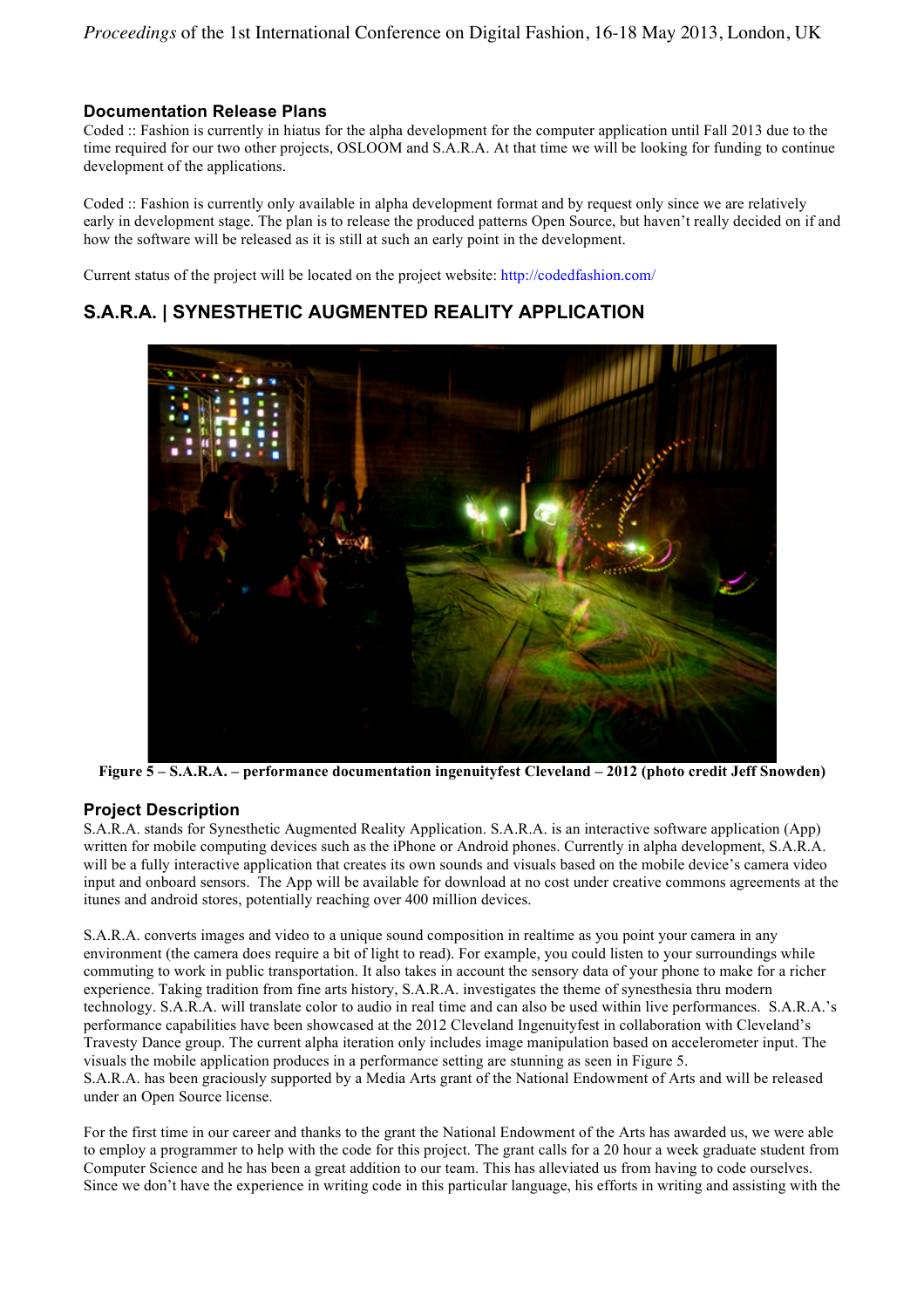technology have been invaluable to the project and we are hopeful to keep the momentum up until our projected release deadline at the end of Summer 2014.

### **Impact**

This free App will bring more attention to the scientific teachings of synesthesia and provide a ludogical interactive approach to understand the potentials of sonifications at large. In addition, dance troops all over the country and potentially the world will be able to add an inexpensive interactive performance tool to their technological arsenal of expression.

The majority of S.A.R.A. users will be enjoying the App via free download. Users will be able to simply download the App to their phone and then enjoy the synesthetic interpretation of the environment they are in. Currently there are over 400 million devices capable of utilizing our app and we hope for a download rate of 0.1(25000) to 0.5 (125000) %.20 The other group of benefactors would be performance or dance troops that potentially could utilize our technology and incorporate it into their routines. As the software is to be released Open Source, these users could customize the software to reflect their artistic vision in creating new works thru the use of S.A.R.A. as a framework for artistic expression.



**Figure 6 - S.A.R.A. – devices and neoprene arm sleeve**

#### **License Considerations**

 $\overline{a}$ 

Although the major focus for this particular project falls to the software, which we are planning to release under a Creative Commons - Attribution - ShareAlike 3.0 license. The patterns for the design of the arm sleeve containing the technology that is used by our collaborating dance troupe will also be released under the same kind of license.

#### **Documentation Release Plans**

The App itself will be available for free download at the App store and the Android marketplace. The source code of this App will be housed at a code repository of our choosing (currently we are considering github) and we will adhere to standard change and update protocols.

Please see our website for the project for more information: http://benitezvogl.com/projects/sara

<sup>20</sup> MCCRACKEN, H. *iOS vs. Android: Lots of stats, little clarity,* 14 November 2011*, http://news.cnet.com/8301- 33200\_3-57323943-290/ios-vs-android-lots-of-stats-little-clarity/* (last visited March 30, 2013)